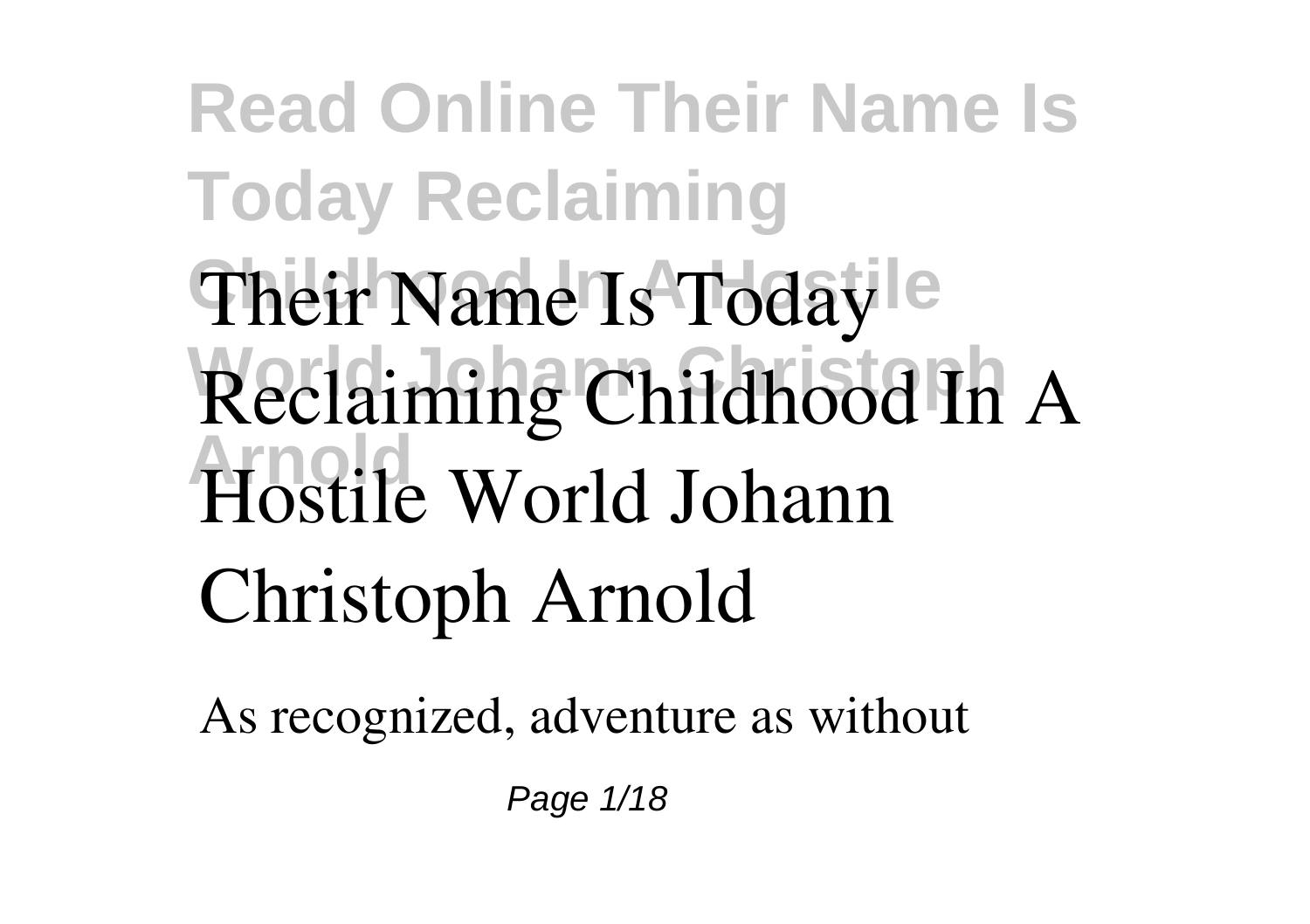## **Read Online Their Name Is Today Reclaiming**

difficulty as experience approximately lesson, amusement, as well as concurrence **Arnold their name is today reclaiming childhood** can be gotten by just checking out a ebook **in a hostile world johann christoph arnold** along with it is not directly done, you could say you will even more almost this life, nearly the world.

Page 2/18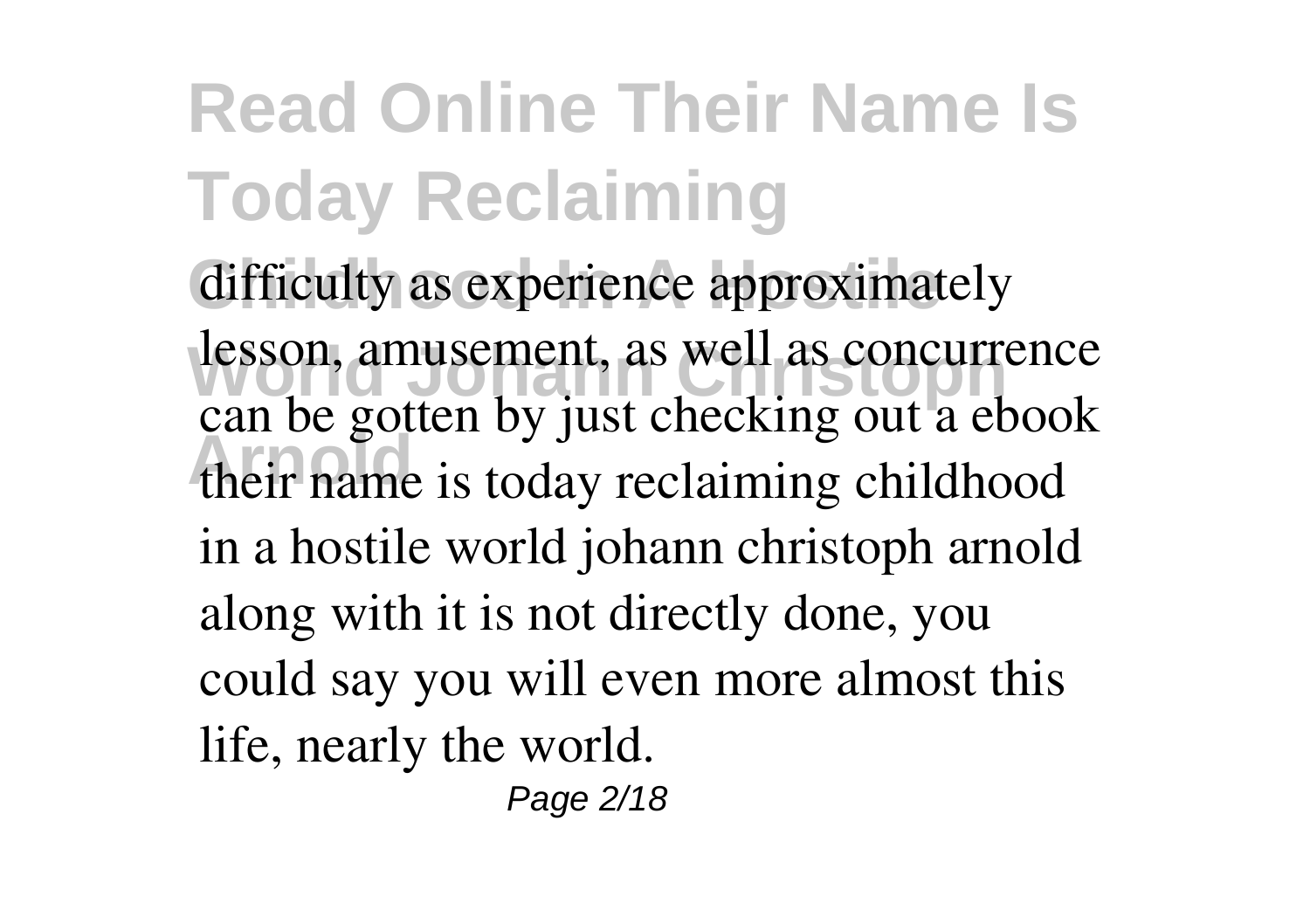**Read Online Their Name Is Today Reclaiming Childhood In A Hostile** We manage to pay for you this proper as all. We offer their name is today capably as simple habit to acquire those reclaiming childhood in a hostile world johann christoph arnold and numerous ebook collections from fictions to scientific research in any way. along with Page 3/18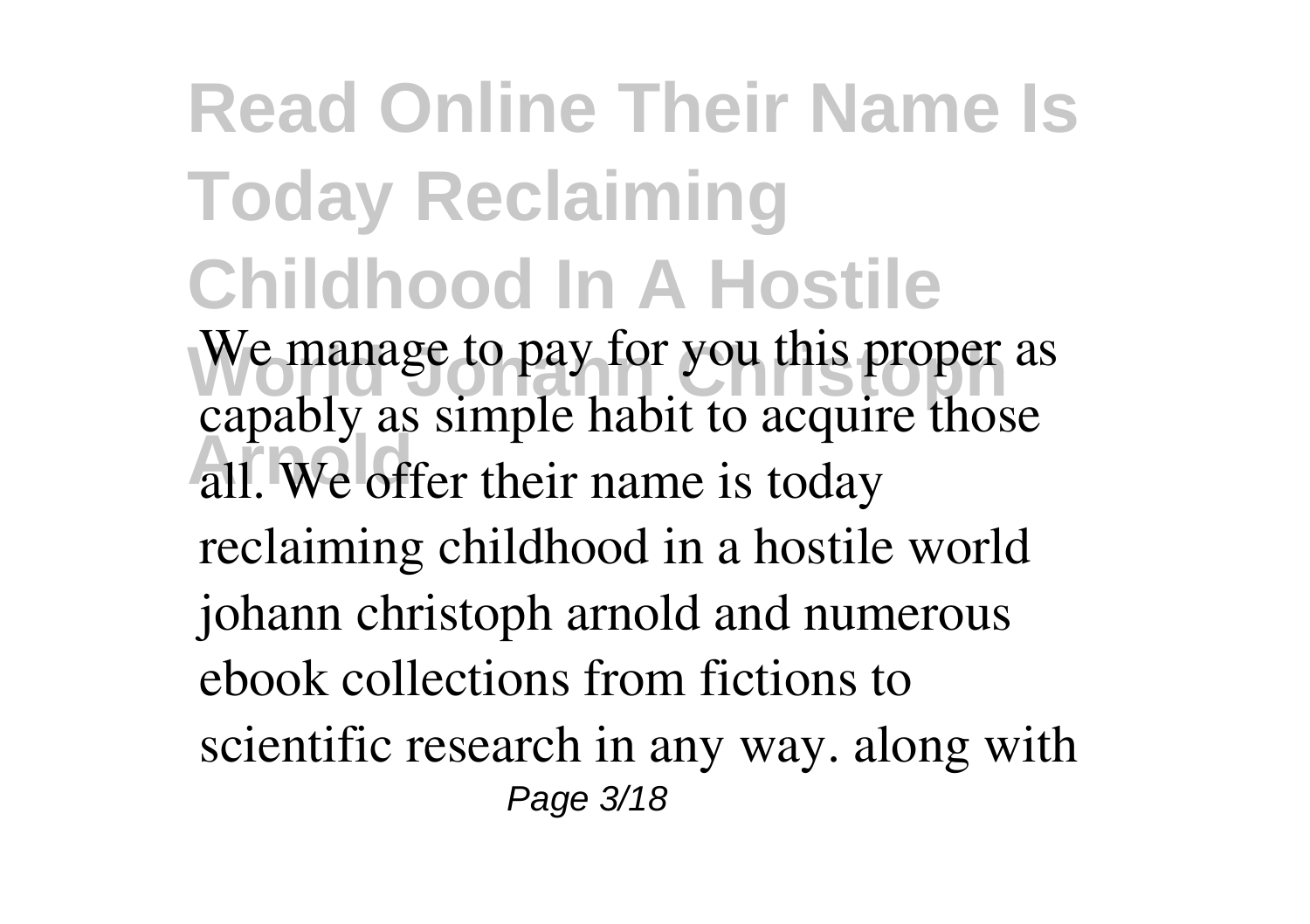**Read Online Their Name Is Today Reclaiming** them is this their name is today reclaiming childhood in a hostile world johann **Arnold** christoph arnold that can be your partner.

**Their Name Is Today Reclaiming** Indigenous people who were forced to have their names changed as a result of residential schools or other federal policies Page 4/18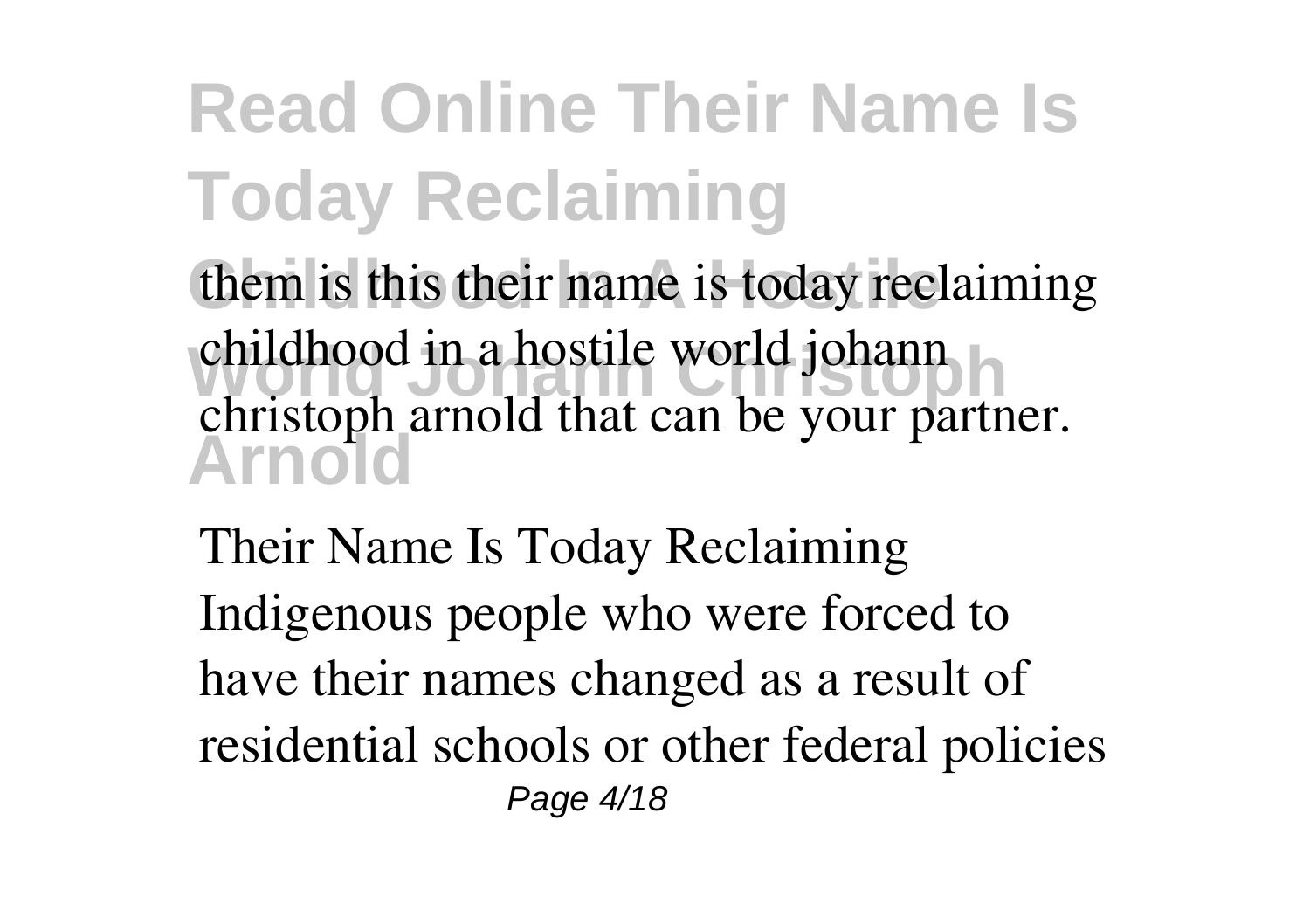**Read Online Their Name Is Today Reclaiming** will now be able to legally reclaim their traditional names on federal .stoph **Arnold Indigenous people can now reclaim traditional names on their passports and other ID** Miller<sup>[]</sup>s statement today leaves Bilozaze wondering if ... to enable residential Page 5/18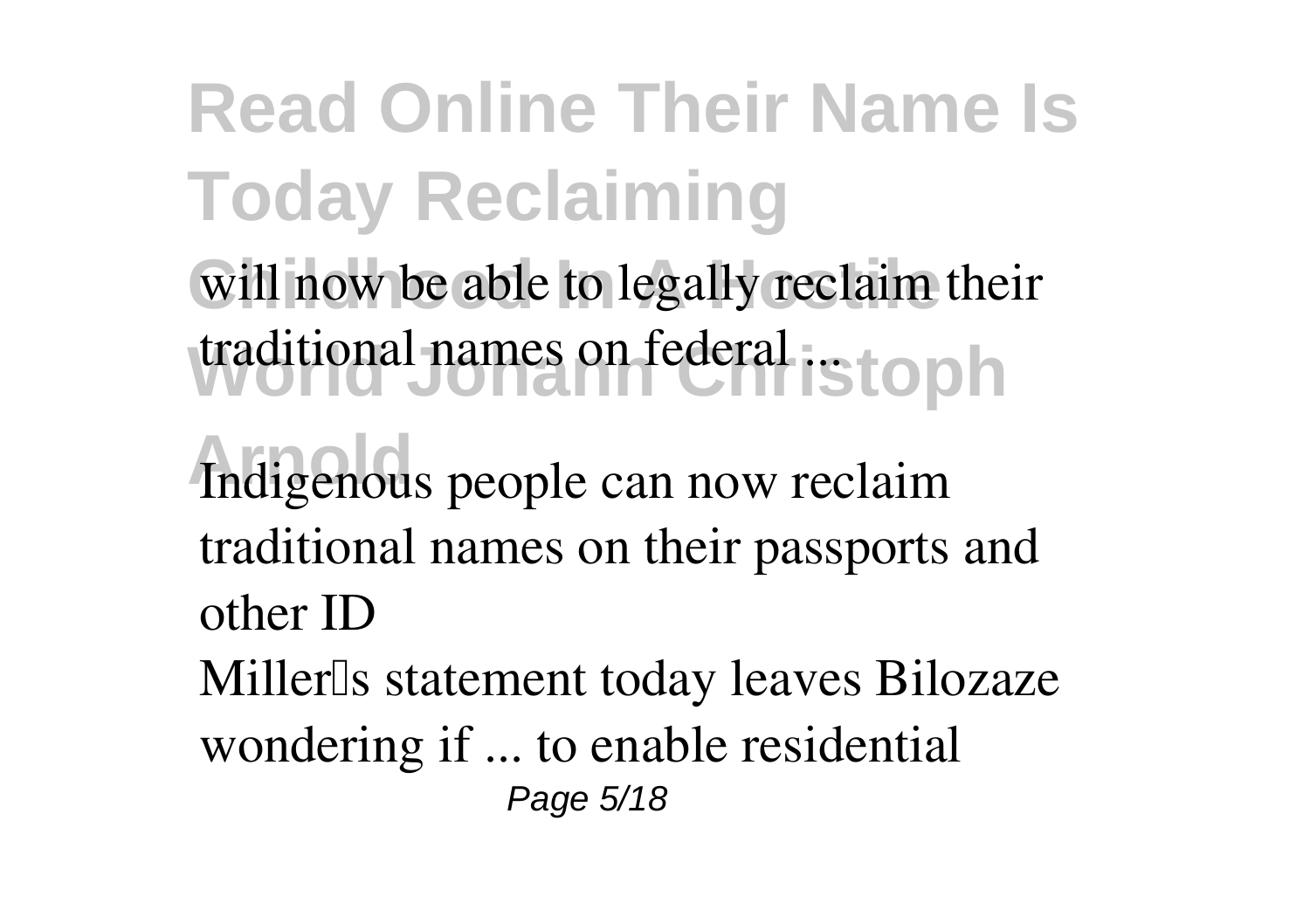**Read Online Their Name Is Today Reclaiming** school Survivors and their families to reclaim names changed by the residential **Arnold** school system by waiving ...

**Reclaiming Indigenous name on official documents an exercise of difficulty, frustration and pain**

Today's announcement creates the space Page 6/18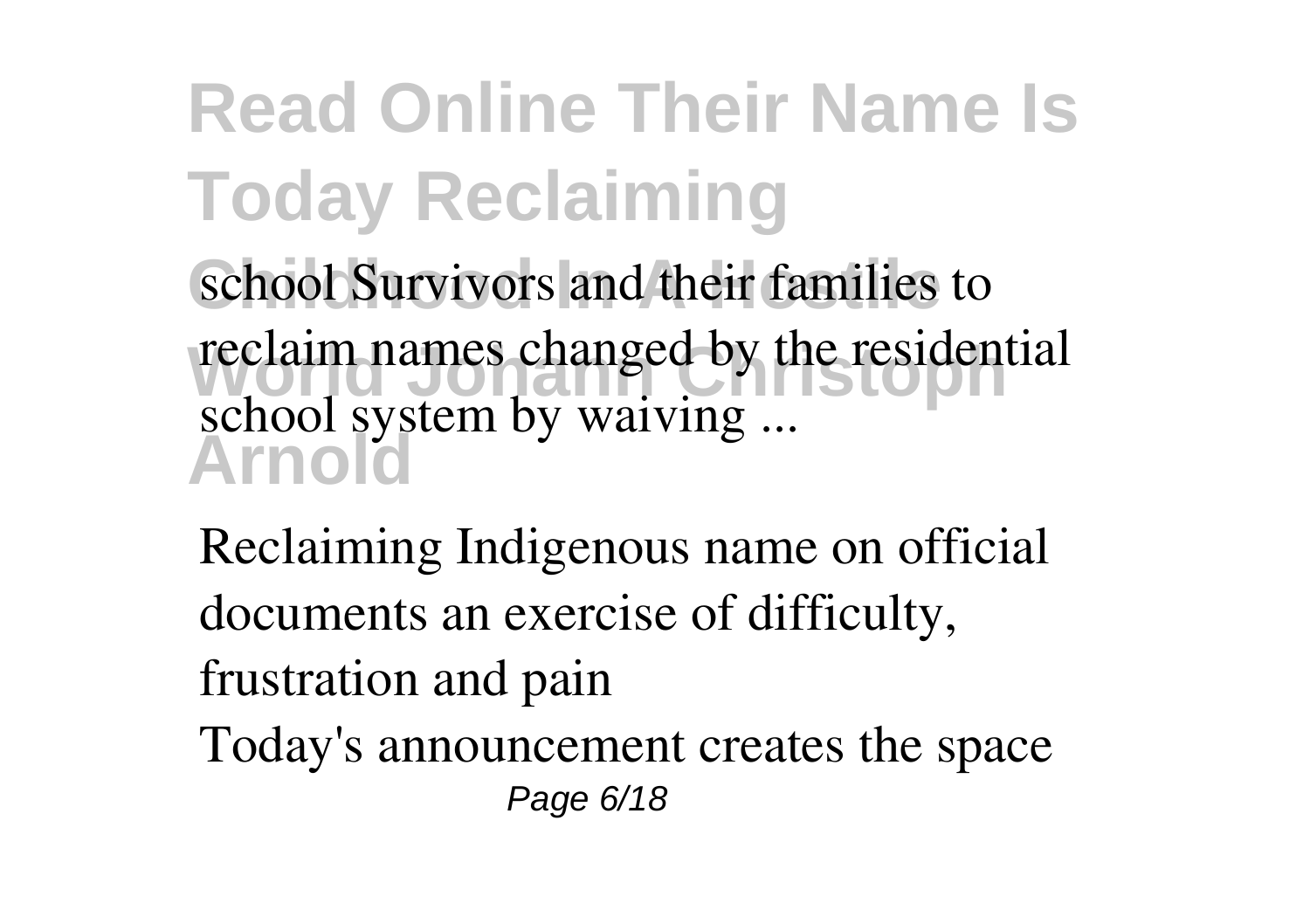**Read Online Their Name Is Today Reclaiming** for all First Nations, Inuit and Métis to reclaim their traditional identity and the **Arnold** status cards, Canadian passports ... dignity of their Indigenous names on

**Minister Mendicino, Minister Bennett and Minister...**

Let mainstream events today tell it ... Page 7/18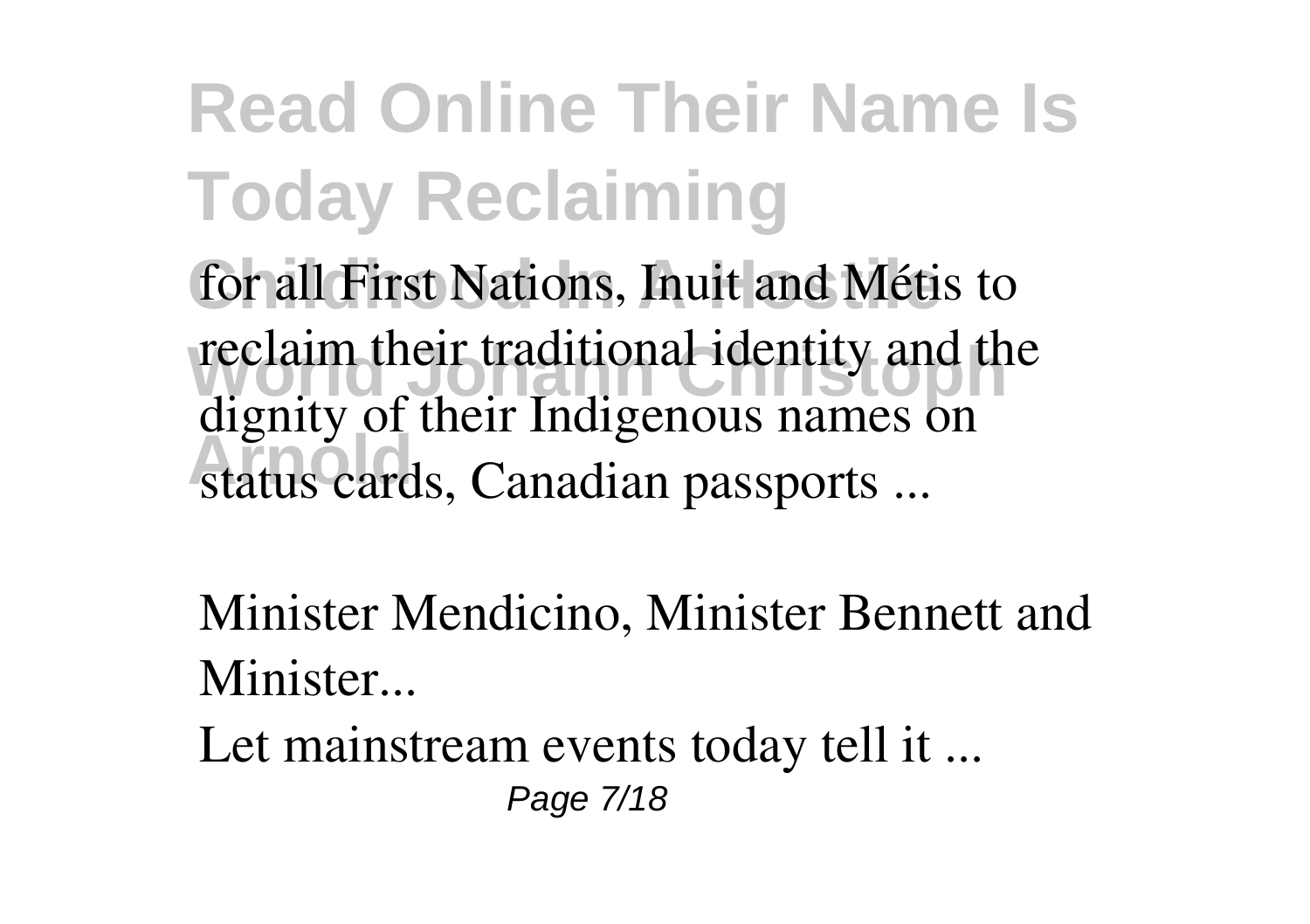**Read Online Their Name Is Today Reclaiming** Rights Project, reclaiming Pride means stepping away from an event that doesn't their own. Earlier this month ... serve them anymore, and instead holding

**Pride has become corporate and white as hell. How do we reclaim its rebellious roots?**

Page 8/18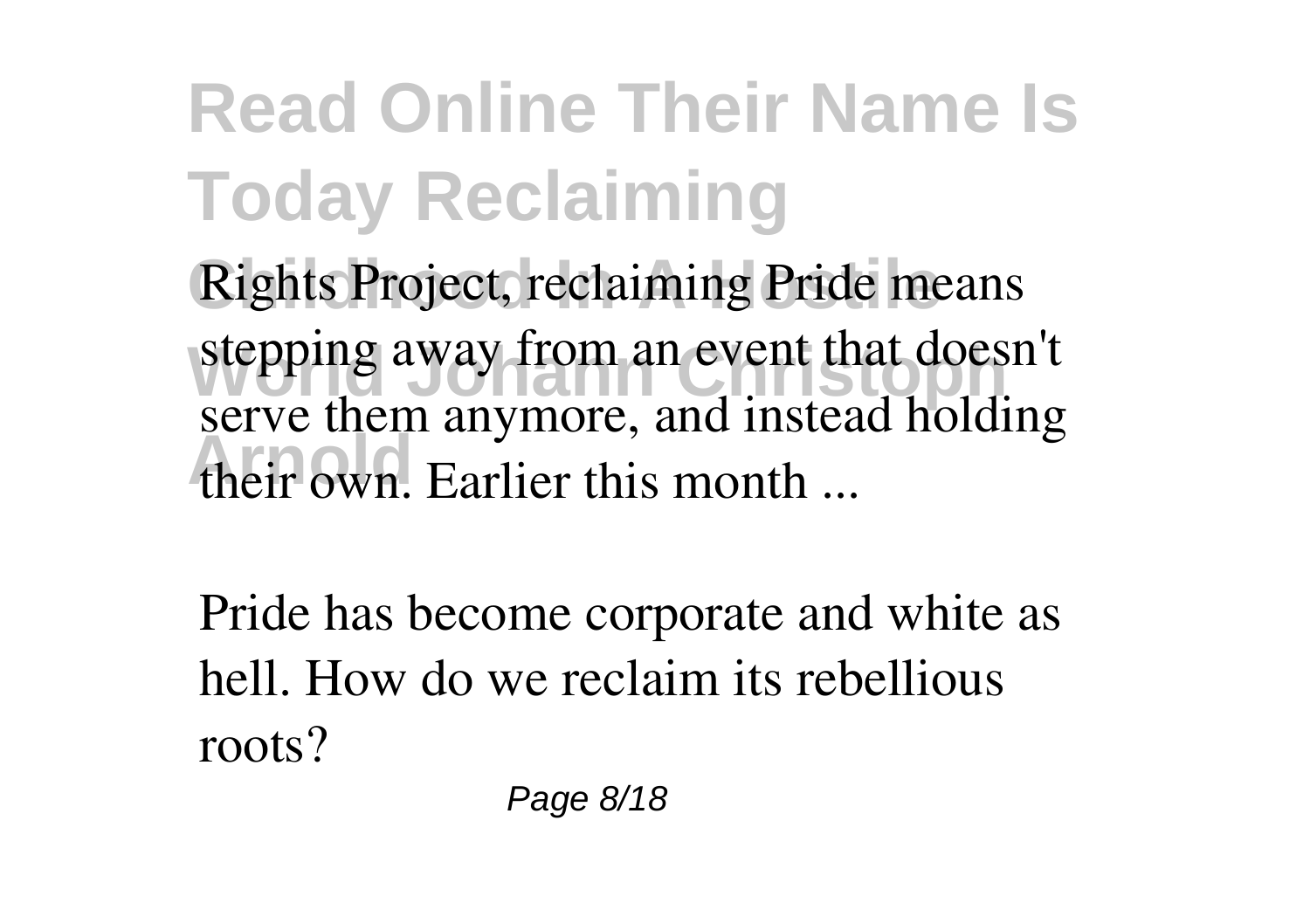**Read Online Their Name Is Today Reclaiming** The word reclaim ... name and may not represent what it suggests. Luke Mayville, in the state, and the sources I review point man for Reclaim Idaho, does not live indicate that very little of ...

**Opinion: Research into Reclaim Idaho**  $\overline{\text{OTTAWA}}$   $\parallel$  When survivor Peter Page 9/18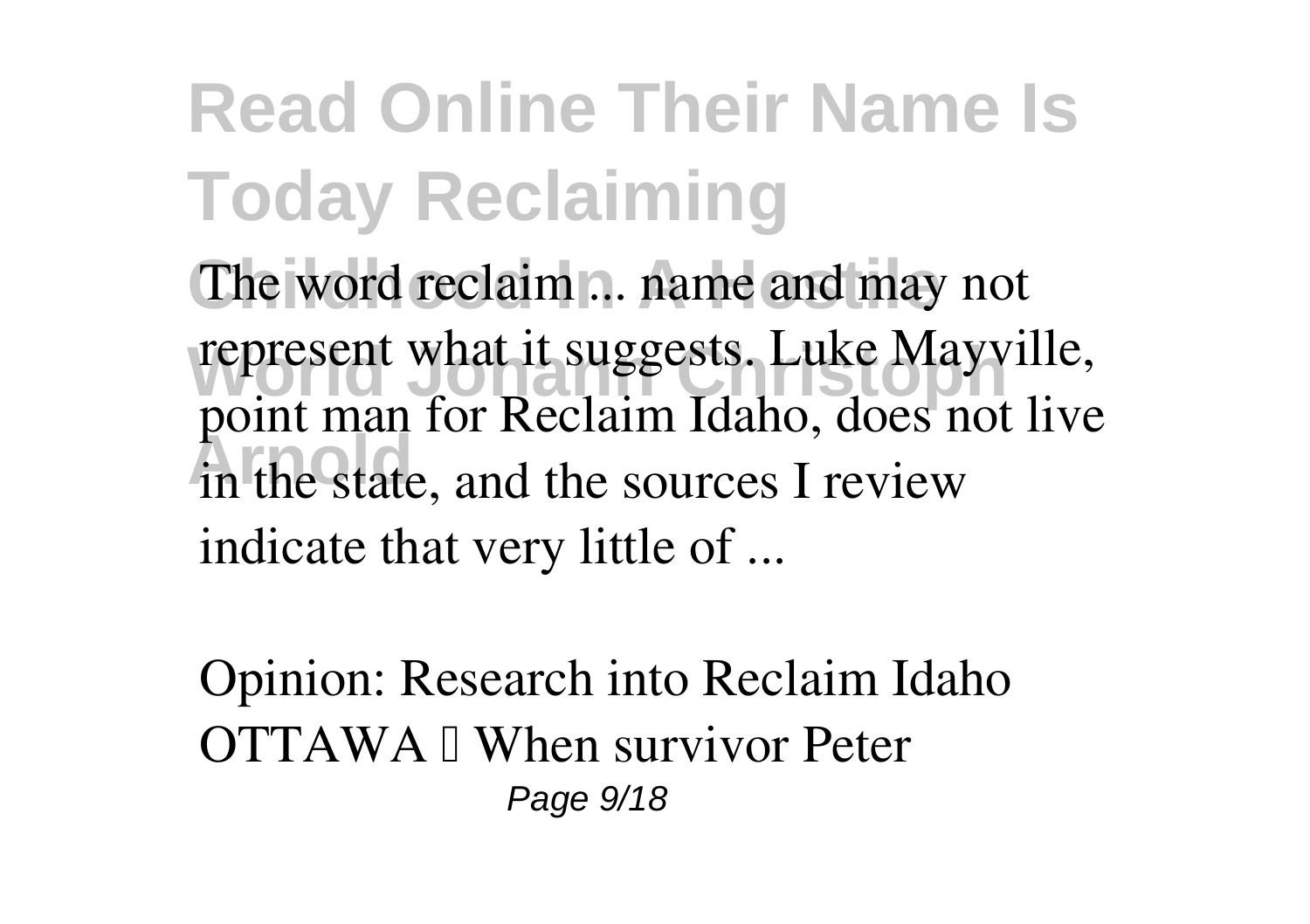**Read Online Their Name Is Today Reclaiming** Nakogee first went to St. Anne's e **Residential School in Fort Albany, Ont.,** have the *English* and had a direction<br>
name. "I got the nun really mad that I was he spoke no English and had a different writing ...

**Indigenous people can now reclaim traditional names on their passports and** Page 10/18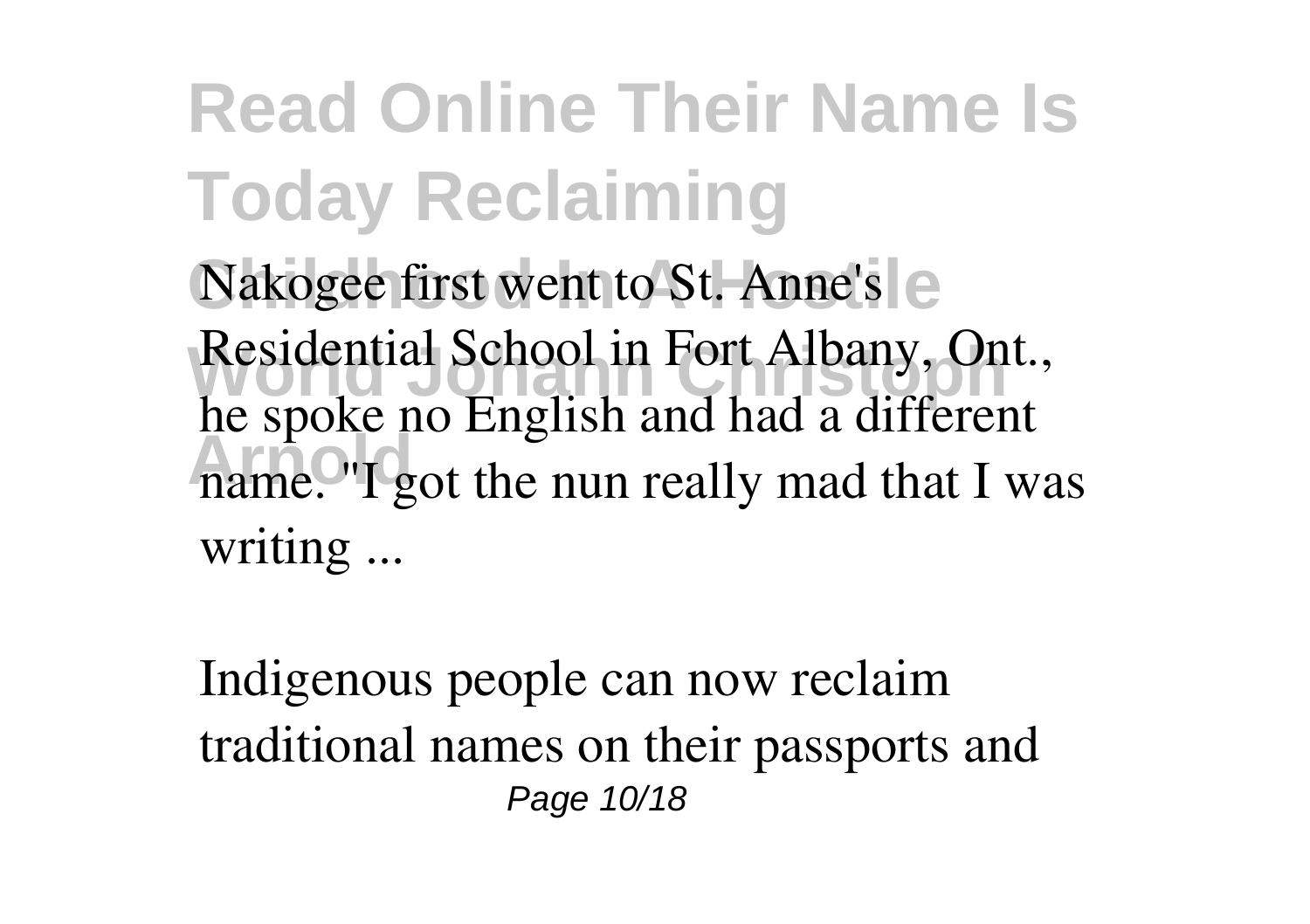**Read Online Their Name Is Today Reclaiming Gther ID l n**  $A$ **Hostile Miller**lls statement today leaves Bilozaze Architecture is a summarized that wondering if Samantha MacPhail ... upon residential school Survivors and their families to reclaim names changed by the

...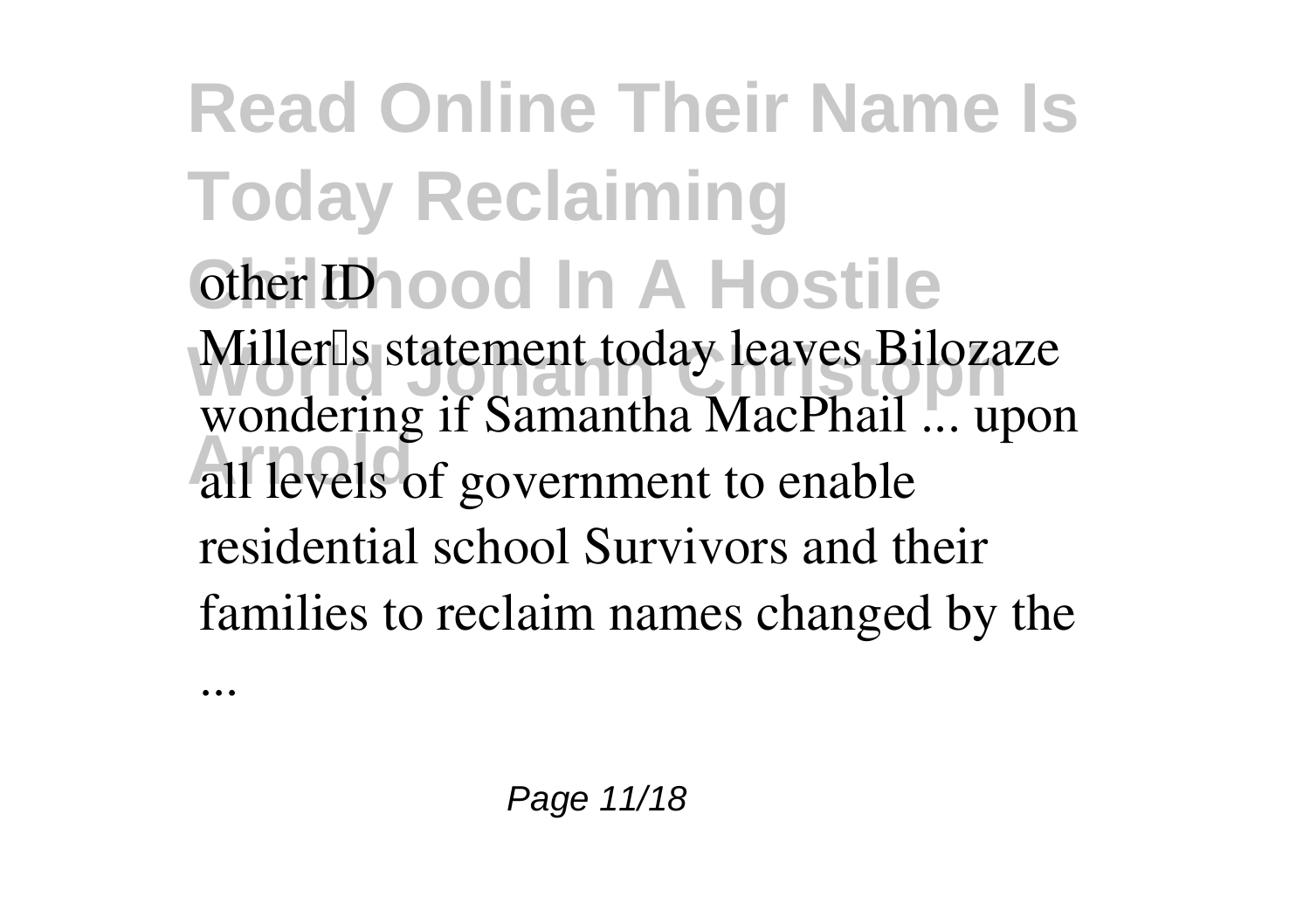**Read Online Their Name Is Today Reclaiming** Reclaiming Indigenous name on official **documents an exercise of difficulty, Arnold** The federal government announced **frustration and pain** Monday that Indigenous people can now apply to reclaim their traditional names on passports and other government ID. National Indigenous leaders plan Vatican Page 12/18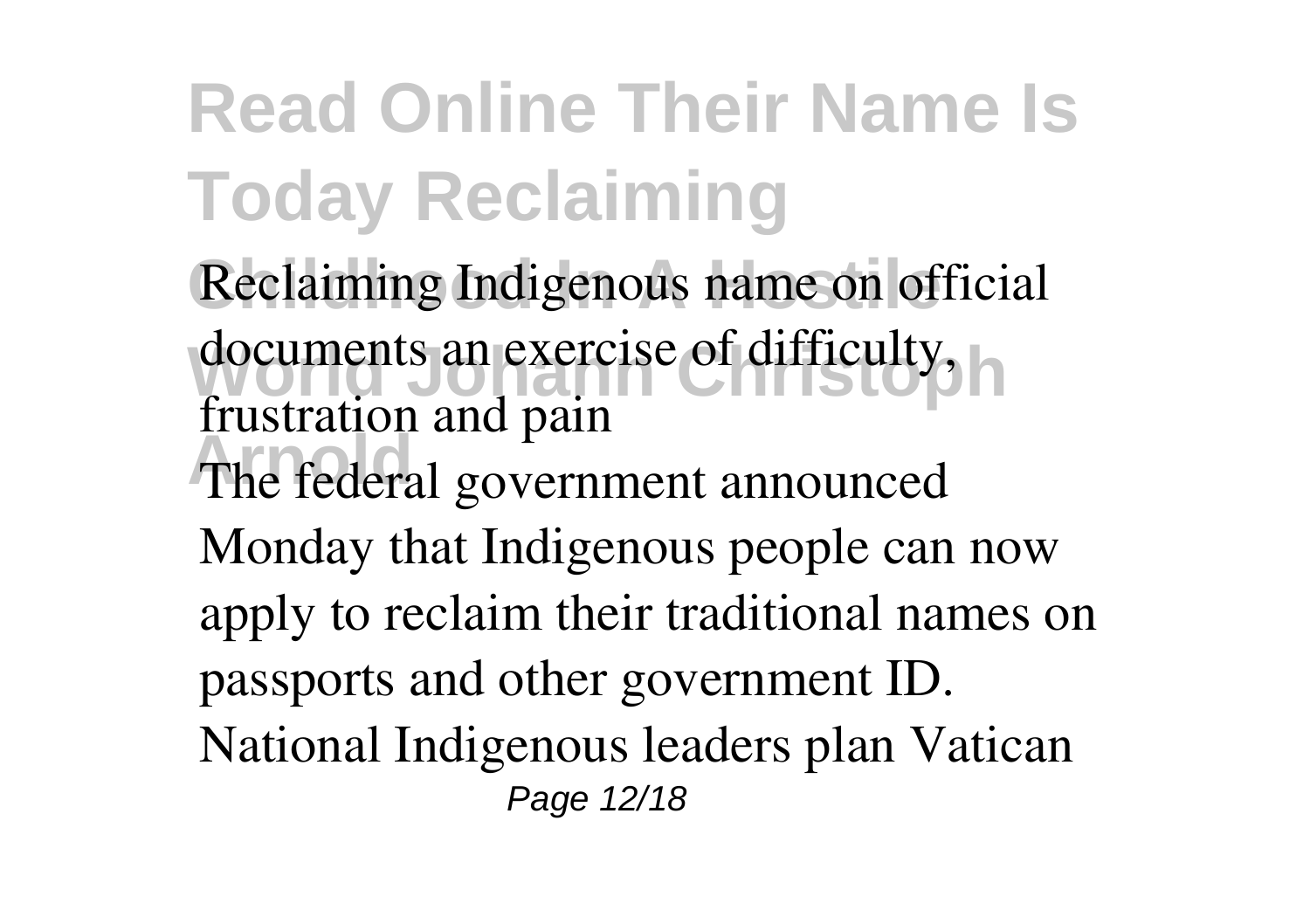**Read Online Their Name Is Today Reclaiming Wisit Lathood In A Hostile World Johann Christoph Arnold traditional names on their passports and Indigenous people can now reclaim other ID**

The federal government announced Monday that Indigenous people can now apply to reclaim their traditional names on Page 13/18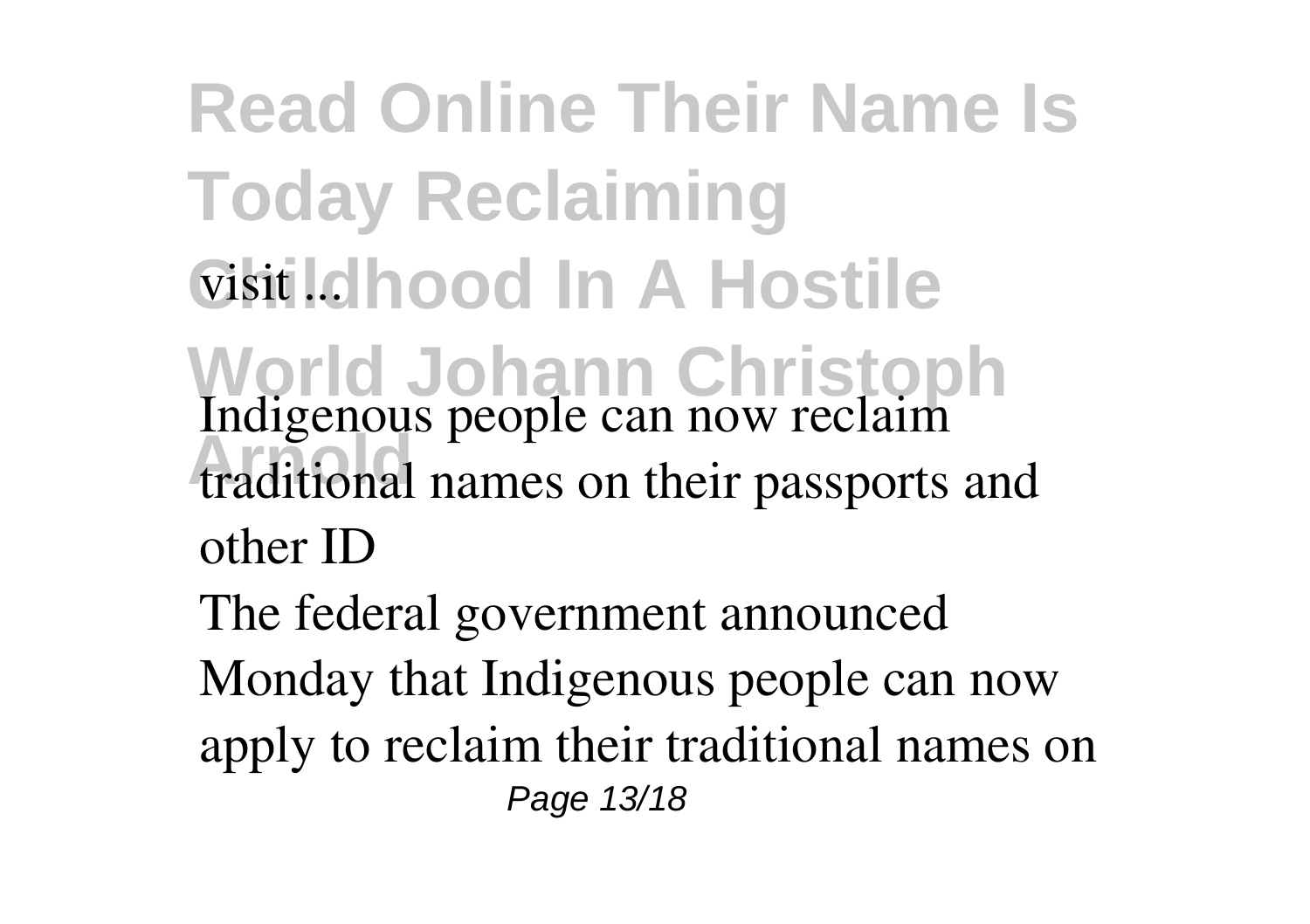## **Read Online Their Name Is Today Reclaiming** passports and other government ID. The move comes in response to a call to action **Arnold** ...

**Indigenous people can now reclaim traditional names on their passports and other ID**  $OTTAWA \, \mathbb{I}$  The federal government is

Page 14/18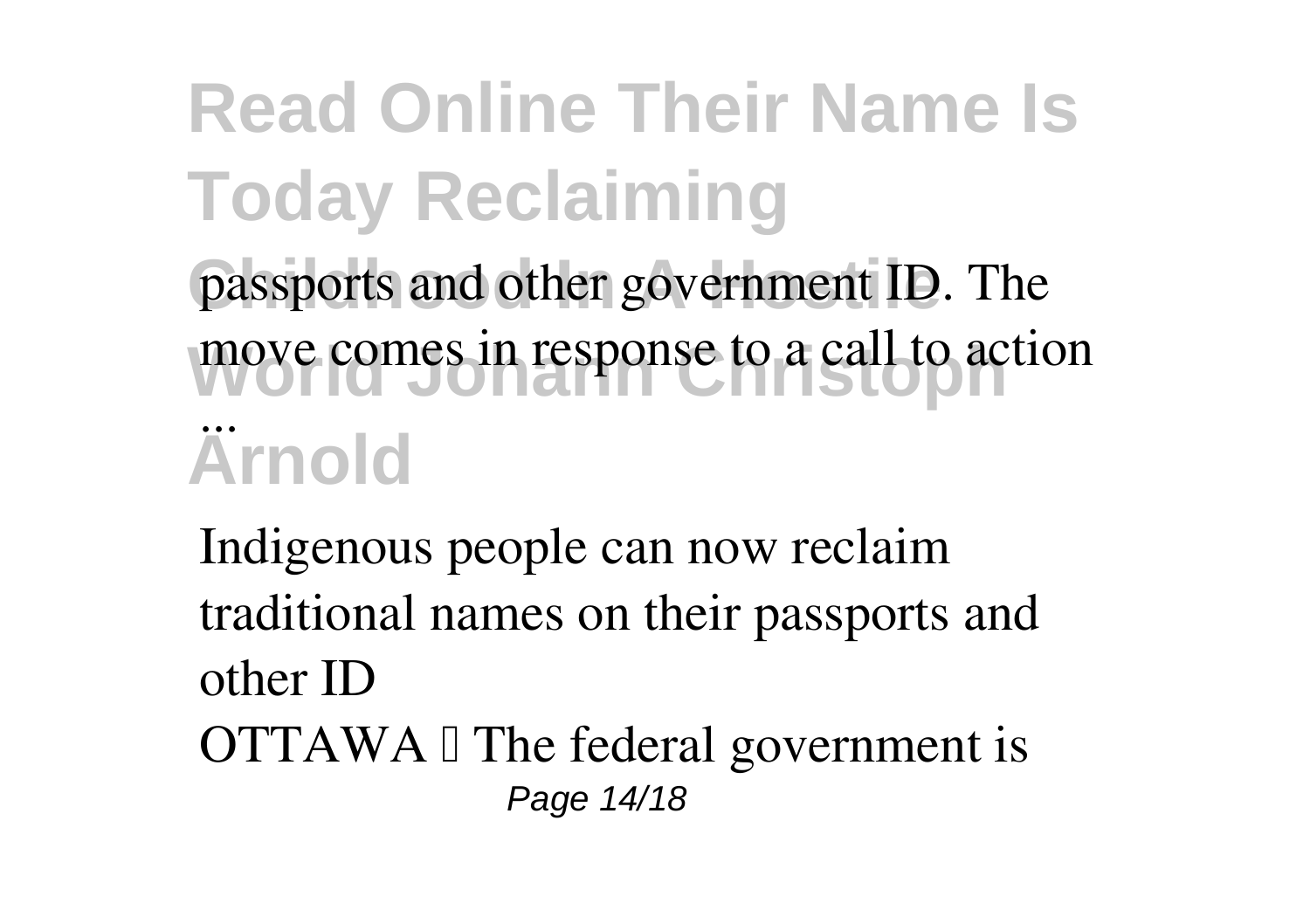**Read Online Their Name Is Today Reclaiming** announcing that Indigenous people can now apply to reclaim their traditional dentification. The announcement comes names on passports and other government in ...

**Indigenous people can now reclaim traditional names on their passports and** Page 15/18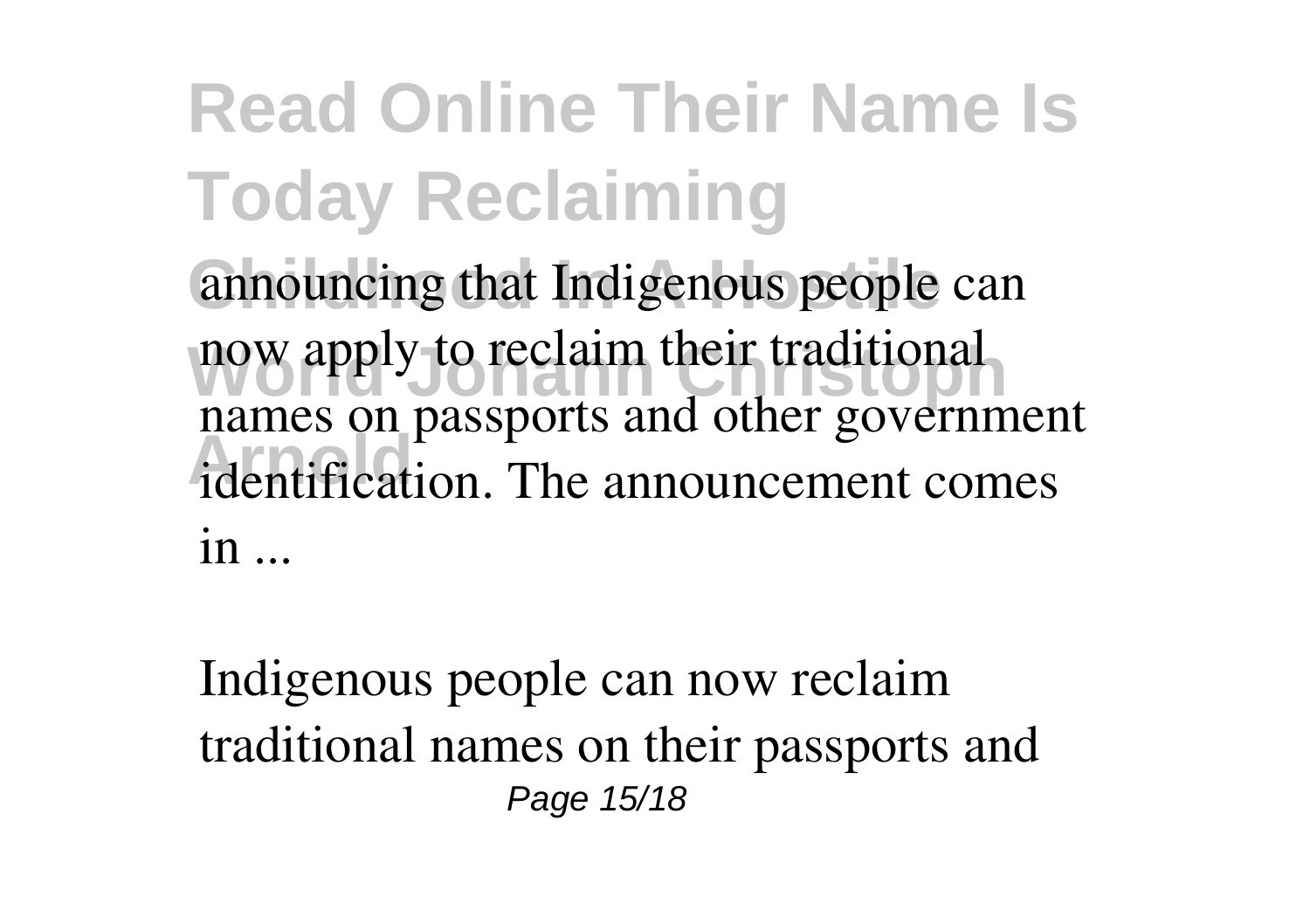**Read Online Their Name Is Today Reclaiming Gther ID l n**  $A$ **Hostile OTTAWA L** The federal government is **Arnold** now apply to reclaim their traditional announcing that Indigenous people can names on passports and other government identification. The announcement comes in ...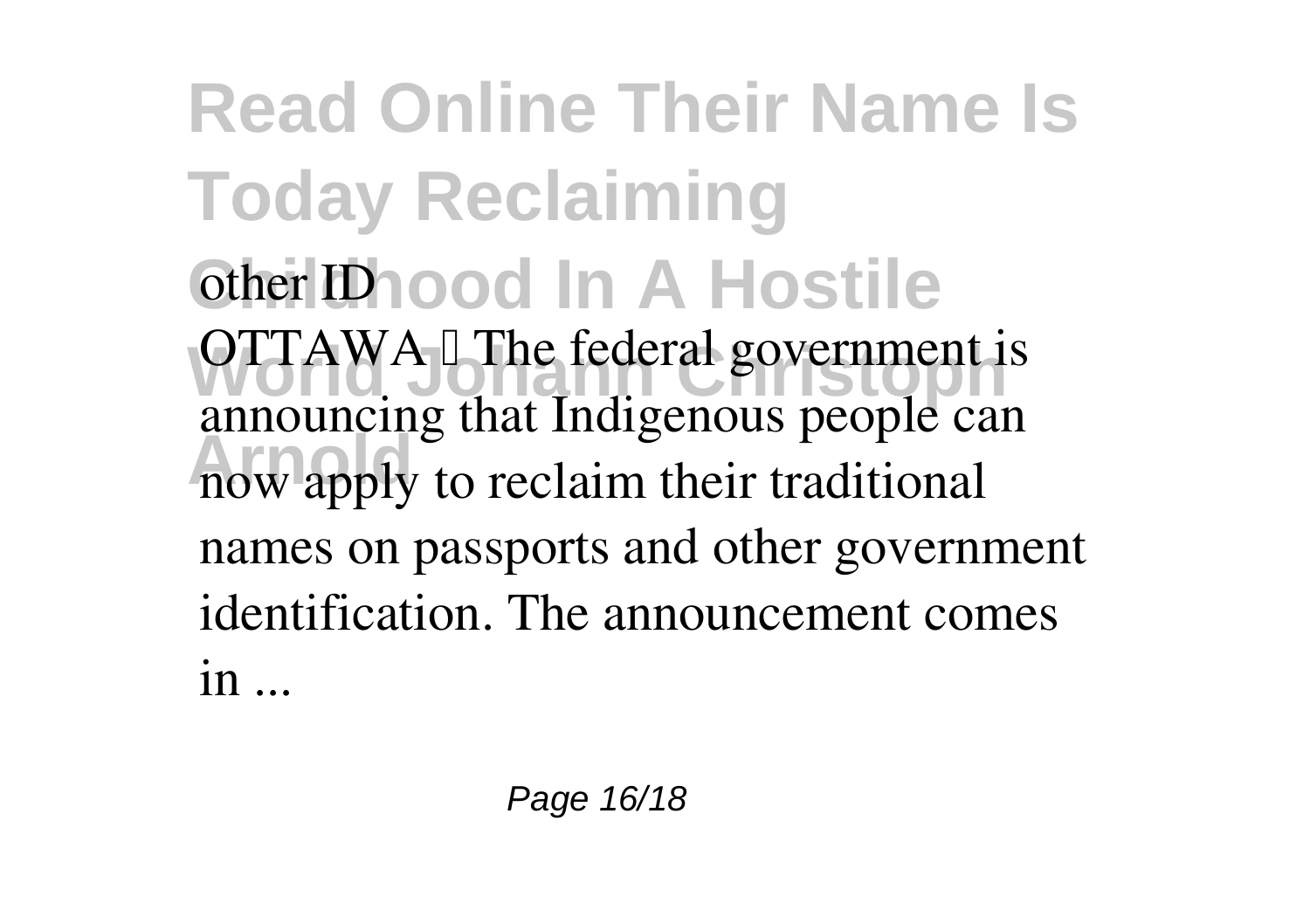**Read Online Their Name Is Today Reclaiming**

Indigenous people can now reclaim **traditional names on their passports and other ID**

**This change means that Indigenous** peoples can proudly reclaim their name, dismantling the legacy of colonialism and reflecting their true identity." Some 150,000 Indian, Inuit and Metis children ... Page 17/18